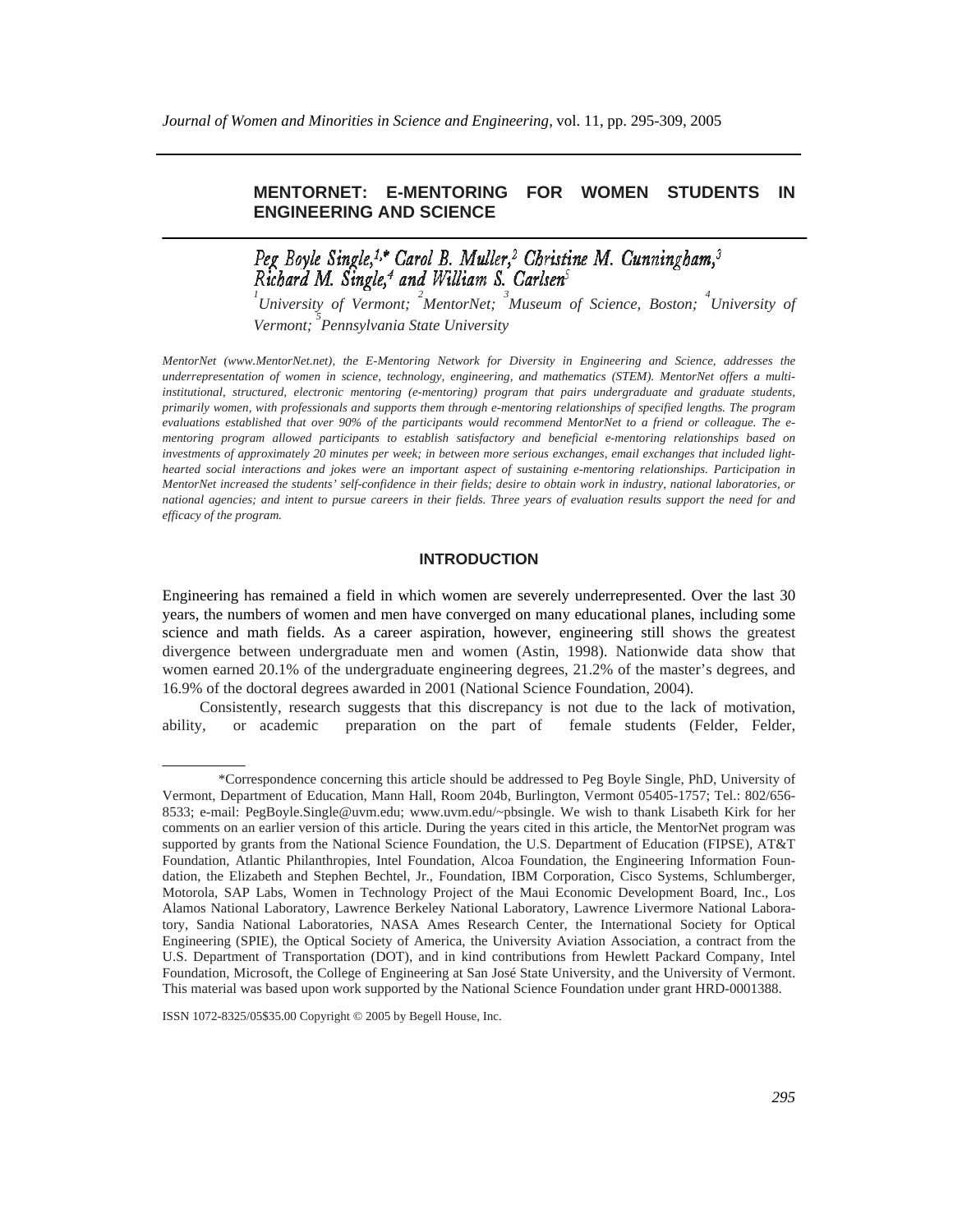Mauney, Hamrin, & Dietz, 1995; Hawks & Spade, 1998). Instead, environmental and societal factors are primarily responsible for deterring women from entering or persisting in science, technology, engineering, and mathematics (STEM). These factors include the competitive and often unwelcoming classroom environments in college (Crawford & MacLeod, 1990; Seymour & Hewitt, 1997; Tobias, 1990), the lack of social relevance to their course of study (Mikic & Grasso, 2002; Seymour & Hewitt, 1997), enjoying the field but not considering it as a possible career choice (Creamer, Burger, & Meszaros, 2004), and the presence of male-dominated stereotypes and culture, both in the college classroom and in society as a whole, which may cause women to question their ability or commitment to a greater extent than their male counterparts (Margolis & Fisher, 2001; Steele, 1997). Mentoring, advising, and research experiences, identified as some of the most important predictors of academic persistence and success, are less readily available to women students, and their absence is detrimental to women students' persistence in STEM fields (Drew & Work, 1998; Seymour, 1995). Consequently, formalized women in science and engineering programs have become an important part of supporting and encouraging women students; mentoring is consistently a feature of these academic support programs for women (Knight  $\&$  Cunningham, 2004; Wadsworth, 1992).

MentorNet  $\frac{1}{1}$  brings together structured mentoring programs and electronic communications to address the underrepresentation of women in STEM on a large scale. In this article, we introduce and explain MentorNet's One-on-One program and its various program features. Then, we present the results of three successive year-end program evaluations, describing results from the 1998–1999, 1999–2000, and 2000–2001 program years.

# **MENTORNET'S ONE-ON-ONE PROGRAM: A MULTI-INSTITUTIONAL STRUCTURED E-MENTORING PROGRAM**

MentorNet (www.MentorNet.net) was founded in 1997 to address the underrepresentation of women in STEM fields by creating a large-scale structured electronic mentoring (e-mentoring) program (Muller, 1997) and is one of the earliest and largest e-mentoring programs (Single & Single, 2005a). MentorNet pairs students, primarily women, at undergraduate and graduate levels with male and female professionals working in industry, government, and higher education who serve as e-mentors. By recruiting e-mentors in industry or national laboratory/agency positions, MentorNet allows women students to

\_\_\_\_\_\_\_\_\_\_\_\_\_

<sup>&</sup>lt;sup>1</sup><br>MentorNet (www.MentorNet.net), the E-Mentoring Network for Diversity in Engineering and Science, is a  $501(c)(3)$  educational organization headquartered in San José, CA. Its mission is to further the progress of women and others underrepresented in scientific and technical fields through the use of a dynamic, technology-supported mentoring network, and to advance individuals and society, and enhance engineering and related sciences, by promoting a diversified, expanded, and talented global workforce. MentorNet works in partnership with colleges and universities, corporations, government labs, and professional societies, and is international in scope, serving students and professionals all over the world. Since this data was collected and analyzed, there have been significant changes and enhancements in the programmatic infrastructure. In 2003, MentorNet's One-on-One programs moved to a new year-round patent-pending system of matching and coaching, providing the option for protégés to select their mentors and allowing mentors and protégés to be matched at any point across the year for 8-month-long mentoring relationships. An Academic Career E-mentoring (ACE) program matching graduate students and early career faculty with tenured faculty mentors began in 2003. In 2005, MentorNet formally expanded its initial mission focus on women to embrace its increasing service to men, particularly men of color.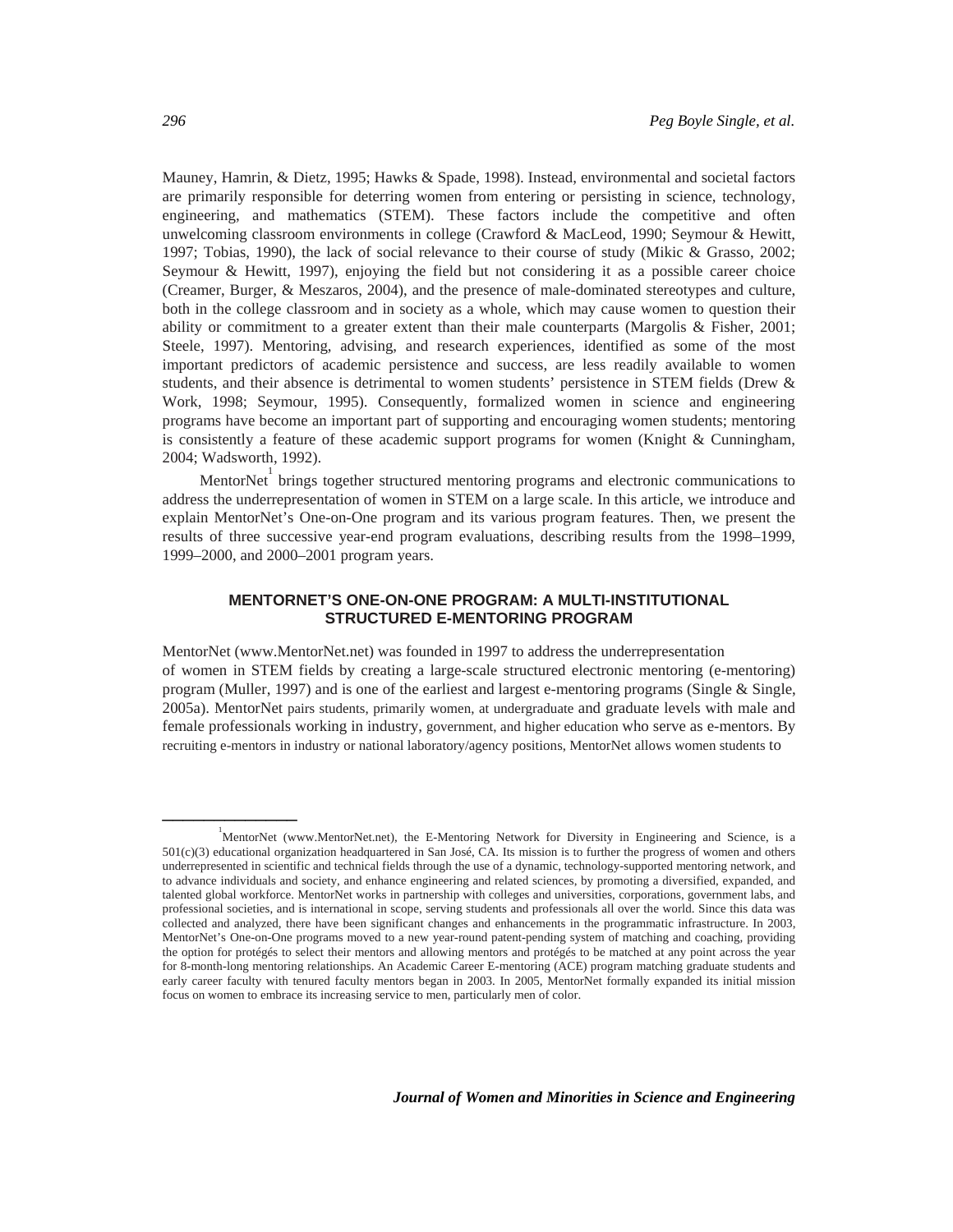interact with professionals in various fields and sectors, thereby allowing the students to make the college-to-work connection and understand how their current academic programs influence their future careers (Single, Muller, Cunningham, Single, & Carlsen, 2005). MentorNet then supports each pair through an e-mentoring relationship of specific length; during the years addressed in this article, these e-mentoring relationships lasted for one academic year at a time. By relying on email as the primary medium for establishing mentoring relationships, MentorNet can pair students with professionals, regardless of geography and time constraints.

Studies have shown that women and women's modes of communicating are often undervalued and belittled in academia, with the result being that women students are hesitant to speak up in classrooms, are more likely to be interrupted or discounted than male students, and males' comments are automatically accorded more authority (Crawford & MacLeod, 1990; Henes, Bland, Darby, & McDonald, 1995). These inequities are reduced in electronic settings (Smith & Balka, 1988; Sproull & Kiesler, 1992). For instance, McGuire, Kiesler, and Siegel (1987, cited in Sproul and Kiesler, 1992) found that when a face-to-face group of male and female executives met, the males were five times more likely to make the first proposal. When the same group met electronically, the women were as likely to make the first proposal as the men.

As a multi-institutional program, MentorNet allows for economies of scale in administration and opportunities for program growth because it can reach broader and deeper pools of professionals and students, and can provide mentoring at campuses where such opportunities might be limited. The size and structure of MentorNet allows for the concentration of staff expertise that permits the development of specialized systems and resources (such as a proprietary algorithm to optimize the matches between e-mentors and protégés). As a *structured* e-mentoring program, MentorNet provides training and ongoing coaching to participants throughout the program. Although structured mentoring programs require an additional investment in program staff, research on face-to-face mentoring programs confirms that training, coaching, and opportunities for group mentoring or community building facilitate the development of successful mentoring relationships and the benefits associated with mentoring (Boyle & Boice, 1998; Murray, 1991). Research on structured face-to-face mentoring programs influenced the programmatic features associated with structured e-mentoring programs (Single & Single, 2005b). A recent review of research supported the importance of training, coaching, and community building opportunities for e-mentoring programs (Single & Single, 2005a).

During the 3 years reported on in this article, prospective e-mentors were recruited by liaisons within corporations, government labs, and professional societies from among their employees, members, and affiliates and were also recruited by liaisons at institutions of higher education by tapping into alumni/ae networks. Students were eligible for participation as protégés only if they were enrolled at a college or university that formally agreed to participate in the MentorNet program; students typically heard about the opportunity through the efforts of the campus representative who served as a liaison to MentorNet. By working with a limited, though growing, number of campuses, MentorNet contained its growth while it developed systems to allow it to capitalize on economies of scale. MentorNet's design and development have been undertaken with the end goal of unlimited scale—or, at least eventually, to accommodate any female student interested in STEM fields. Since 1998, MentorNet has provided over 13,000 e-mentoring opportunities for women college and graduate students (MentorNet, 2005).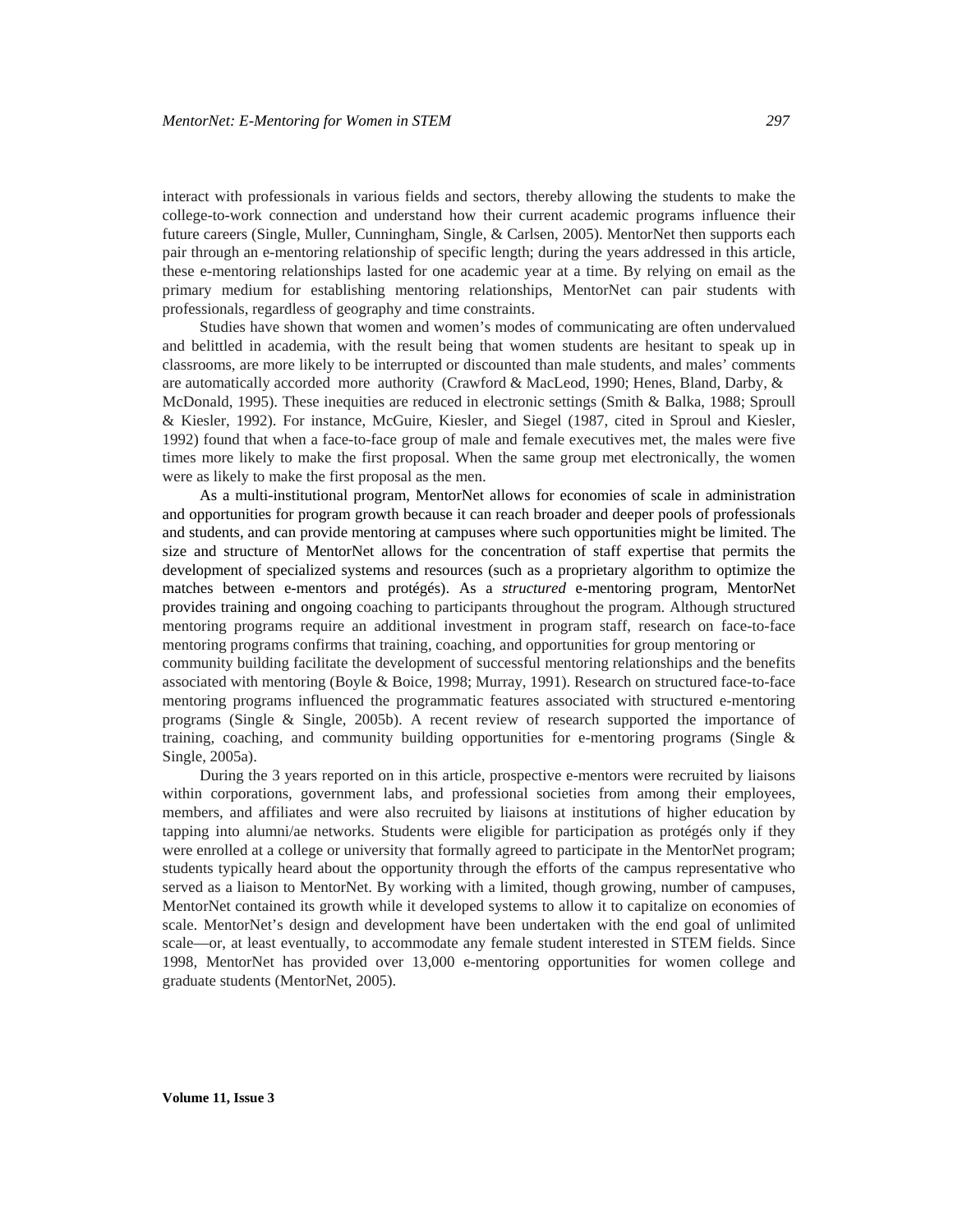As part of the recruitment process, students and prospective e-mentors were directed to the MentorNet Web site, where they completed an online application indicating preferences for being matched by area of technical interest or major field of study, industrial sector, vocational interest, gender, ethnicity, with alumni/ae or students at a particular campus, and other factors. The information, submitted through the online applications, was automatically entered into a database and an algorithm-driven program identified the most suitable e-mentors for the protégés.

Mentors and protégés were expected to communicate via email *at least* twice a month. Some chose to supplement their email interactions with phone conversations and face-to-face visits, although doing so was not promoted. Each e-mentoring pair committed to the relationship for one academic year.

#### **Program Features**

In offering a structured e-mentoring program, MentorNet used various features to facilitate one-on-one e-mentoring opportunities and to develop and understand the role of electronic networking and group/peer mentoring. These features included an interactive Web site with an underlying database, Web-based training, coaching curricula, electronic newsletters, and electronic discussion groups that provided opportunities for community building (Single & Muller, 2001). Online training materials were available on the MentorNet Web site. In addition, MentorNet provided e-training to both protégés and e-mentors via interactive Web-based case studies. In a study using experimental design, the protégés who were mandated to work through the e-training (experimental group), compared with the protégés for whom the e-training was voluntary (control group), experienced a higher frequency of email exchanges within their e-mentoring relationships (Kasprisin, Single, Single, & Muller, 2003); a higher frequency of email exchanges has been associated with increased satisfaction in their e-mentoring relationships (Ithaca Evaluation Group, 1999).

MentorNet provided on-going support and communications to the e-mentoring pairs through its coaching curriculum, which was a set of regularly delivered messages offering suggested topics for discussion throughout the course of an e-mentoring relationship. MentorNet used these "prompts" as coaching, educational, and administrative tools. These prompts allowed MentorNet to maintain communication between the program staff and participants, to coach the e-mentoring pairs through the stages of a mentoring relationship, to educate the professionals and students about issues pertinent to women in STEM, and to remind the participants to keep in contact. Research on this feature confirmed that more frequent coaching resulted in better outcomes for the participants (Single, Muller, & Carlsen, 2000a). In addition to these email "prompts," all participants were sent monthly e-newsletters. This communications mechanism allowed MentorNet to keep the participants updated on MentorNet's progress and development and, more importantly, was expected to help the participants feel a part not only of their one-on-one e-mentoring relationships but also of a larger MentorNet community (Single & Muller, 2001).

One additional feature of the MentorNet program was a group of topic-based electronic discussion groups (see Single, Muller, Cunningham, and Single [2000b] for an in-depth discussion of this feature). These discussion groups provided opportunities for the students and professionals to interact with others outside of their one-on-one e-mentoring relationship, thereby providing opportunities for peer mentoring to develop and for students and professionals to provide multiple and varying perspectives on certain topics. All participants were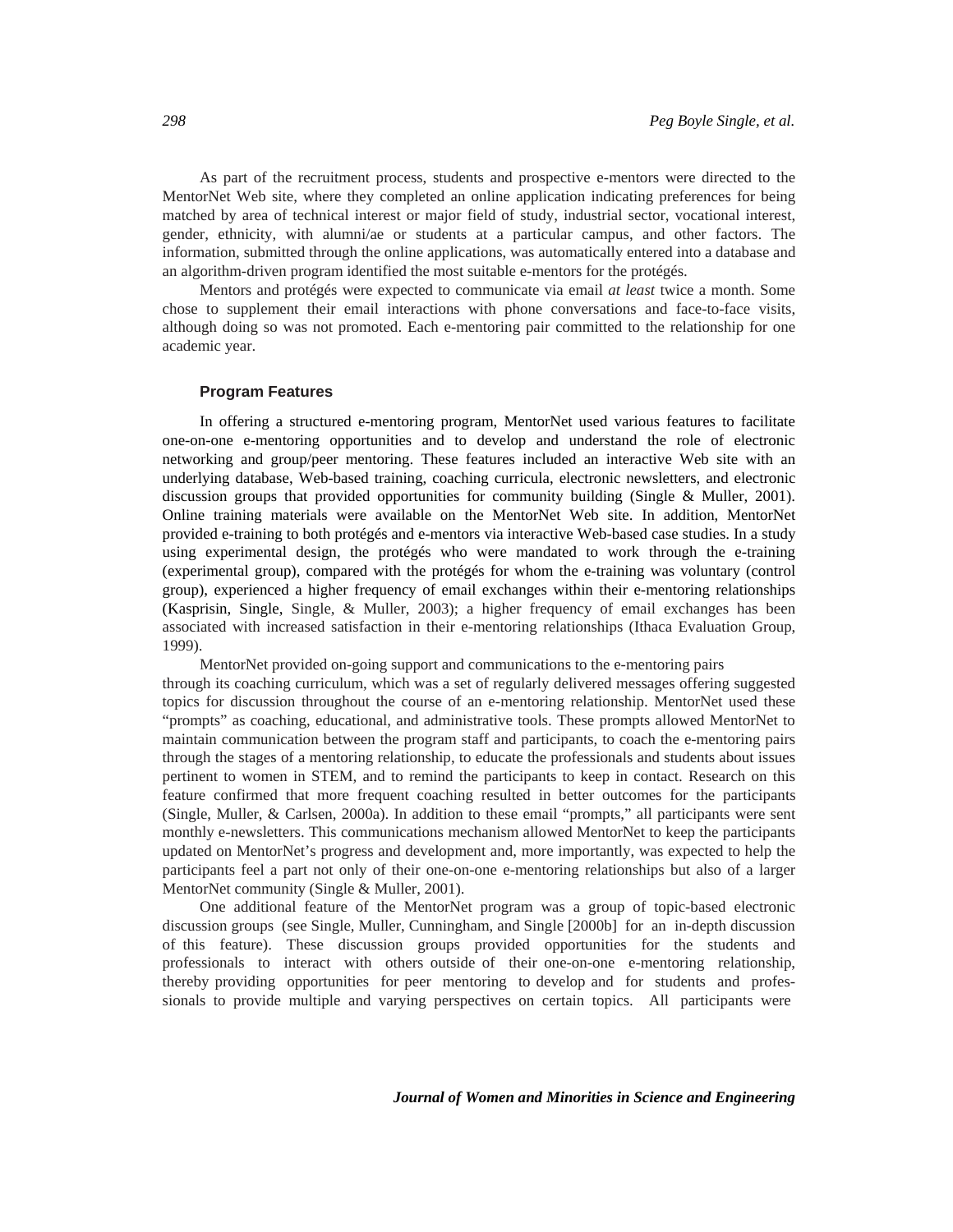offered the opportunity to participate in these groups. Although staff members did not facilitate the groups, research on the groups found that the professionals often informally took on the role of facilitators, by posting current events or issues of importance to them to the list and by soliciting discussion (Single et al., 2000b). Having explained the program features of MentorNet, we next describe the participants, and then report on the evaluation results and insights from the 1998–1999, 1999–2000, and 2000–2001 program years.

#### **METHODS**

On the basis of anticipated capacity, each year MentorNet established a targeted number of e-mentors and protégés to participate in the program. Then, on the basis of the results of the recruiting efforts, MentorNet matched as many e-mentoring pairs as possible. As a major feature of its program evaluation, MentorNet asked all protégés and e-mentors participating in the program to complete a year-end online survey instrument.

The evaluation results presented in this article are from the first few years of MentorNet's establishment. At that time, e-mentoring was still a very new concept, and research and evaluation on e-mentoring programs were minimal. Given this situation and the reliance on a new and different communications medium and delivery system for mentoring, it was important first to evaluate participant satisfaction with the program and participants' assessments of their e-mentoring experience. The evaluation results presented here focused on the participants' satisfaction with MentorNet and their self-assessment of the benefits they received from participation. In addition, the evaluation results identified the most common topics of discussion and the time investment on the part of the participants.

# **Participants**

After the application deadline, MentorNet created matches between interested professionals and students. In 1998–1999, 973 students and 693 professionals applied. Of those who applied, 539 students were matched with 539 professionals to form e-mentoring dyads. In 1999–2000, 1,405 students and 1,521 professionals applied, and 1,250 students and 1,214 professionals were matched. Of these, 1,182 were matched in one-on-one e-mentoring pairs, and the rest were assigned to experimental mentoring groups. In this article, we report only on the participants in MentorNet's One-on-One mentoring program. In 2000–2001, 2,022 students and 2,360 professionals applied, of which MentorNet paired 2,000 students with 1,913 of the professionals; some of the professionals mentored two students. See Table 1 for applicants, participants, and response rates for each year.

The majority of students participating in MentorNet during these 3 years were undergraduate students: 82% in 1998–1999, 76% in 1999–2000, and 78% in 2000–2001. MentorNet attracted a large percentage of students and professionals in engineering and computer science fields: 83% in 1998–1999, 72% in 1999–2000, and 78% in 2000–2001. Students in other fields included those in life sciences, physical sciences, mathematics, applied math, statistics, and other sciences. The majority of the MentorNet students were Caucasian (44% in 1998–1999, 56% in 1999–2000, and 51% in 2000– 2001), as were their e-mentors (75%, 79%, and 74%), reflecting current demographics of these fields in higher education and the workforce, with more students than mentors who identified themselves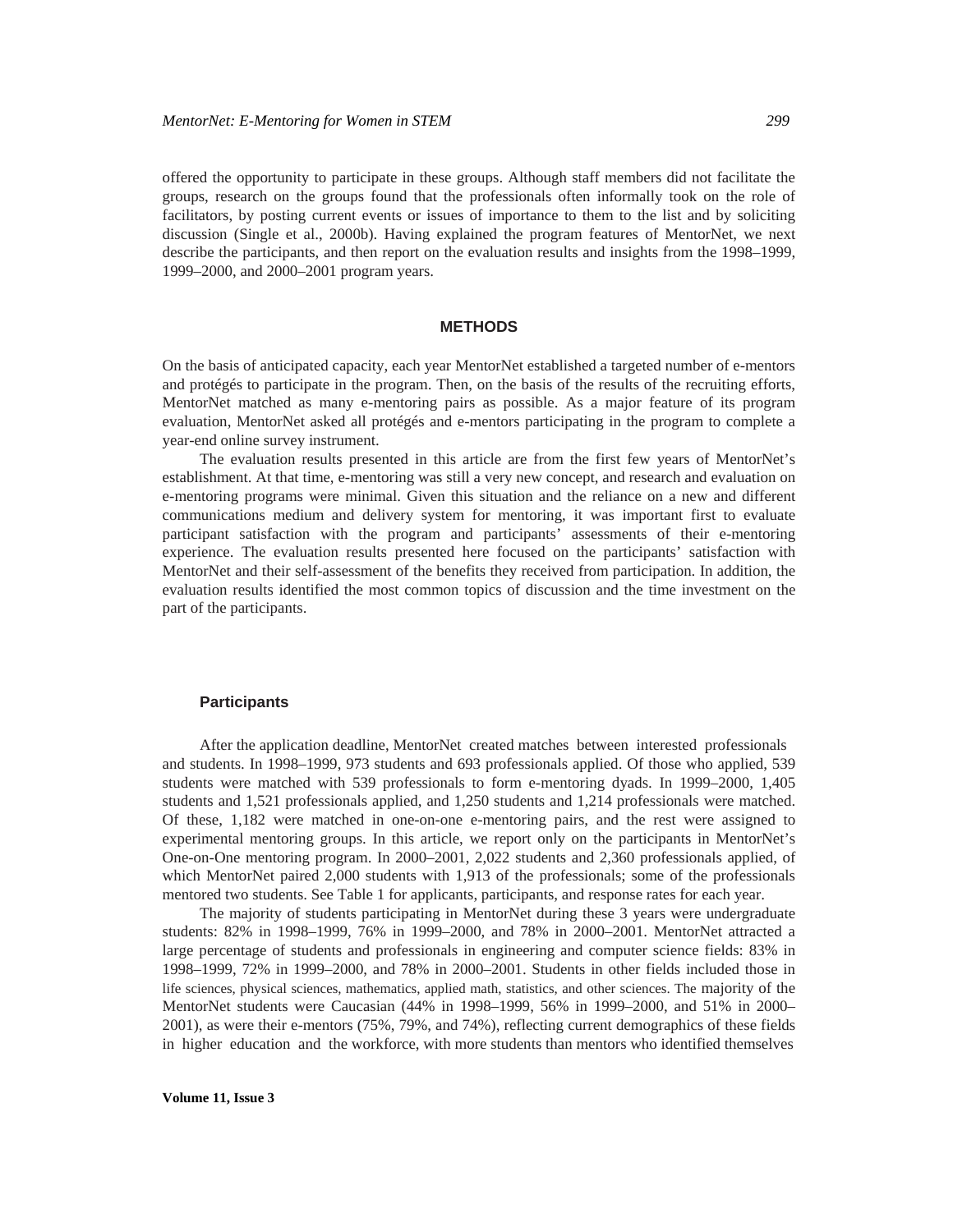|                                                 | 1998-1999<br>Professionals/<br>Students/ |          | 1999-2000             |                           | $2000 - 2001$ <sup>a</sup> |                           |
|-------------------------------------------------|------------------------------------------|----------|-----------------------|---------------------------|----------------------------|---------------------------|
|                                                 | protégés                                 | mentors  | Students/<br>protégés | Professionals/<br>mentors | Students/<br>protégés      | Professionals/<br>mentors |
| Total applied                                   | 973                                      | 693      | 1.405                 | 1,521                     | 2,022                      | 2,360                     |
| Total matched                                   | 539                                      | 539      | 1,250                 | 1,214                     | 2,000                      | 1,913                     |
| Total matched<br>in one-on-one<br>relationships | 539                                      | 539      | 1.182                 | 1.182                     | 2.000                      | 1,913                     |
| Participating campuses                          | 26                                       |          | 36                    | --                        | 70                         | --                        |
| Mentors' organizations                          | --                                       | 261      | $- -$                 | 588                       |                            | 690                       |
| Response rates<br>$\sim$                        | 51%                                      | 68%<br>. | 58% <sup>b</sup>      | $56\%$ <sup>b</sup>       | 52%                        | 60%                       |

**Table 1.** Participation in 1998-99, 1999-2000 and 2000-01 Program Years

<sup>a</sup> In some instances, mentors were matched with more than one student.

<sup>b</sup> Based on a sub-set of 200 e-mentoring pairs; see text for explanation of how subset was chosen.

as members of a minority group. In addition, the majority of the professionals who volunteered to serve as e-mentors were women, 80% in 1998–1999, 75% in 1999–2000, and 69% in 2000–2001. Table 2 summarizes the educational and demographic characteristics of participants.

### **Evaluation Procedure**

The goals of the evaluation presented in this article were to obtain participants' assessments of their satisfaction and value associated with their e-mentoring experiences. All participants were invited via email to fill out an online survey, and, afterwards, a series of follow-up reminders were sent to nonrespondents. The surveys relied principally on questions that were rated on a 5-point scale. We also assessed the topics discussed between the e-mentoring pairs, to better understand the content of e-mentoring and, also, to influence the development of training and coaching curriculum. In addition, the evaluations assessed the time commitment invested on the part of the protégés and ementors.

In 1998–1999, the evaluation focused primarily on formative evaluation, with a focus on whether email was an effective medium for developing mentoring relationships. As such, the evaluation focused on questions such as, "How comfortable were you asking your mentor questions?" or "How comfortable were you responding to questions from your mentor?," rated on a 5-point scale from *not at all* (1) to *very* (5). The follow years' evaluations also focused on the protégés' changes in self-confidence, their interest in future careers, and their satisfaction with programmatic features. Examples of student questions included, "Has your MentorNet experience affected your self-confidence about your ability to succeed in your field?," ranging from *decreased* (1) to *increased* (5) and "How satisfied were you with your one-on-one e-mentoring relationship?," ranging from *not at all* (1) to *very* (5).

Mentors were also asked about their experiences participating in MentorNet. They were posed with questions similar to those posed to the protégés, and the questions also focused on comfort with email as a medium for mentoring and their satisfaction with MentorNet and its programmatic features. Examples of mentor questions included, for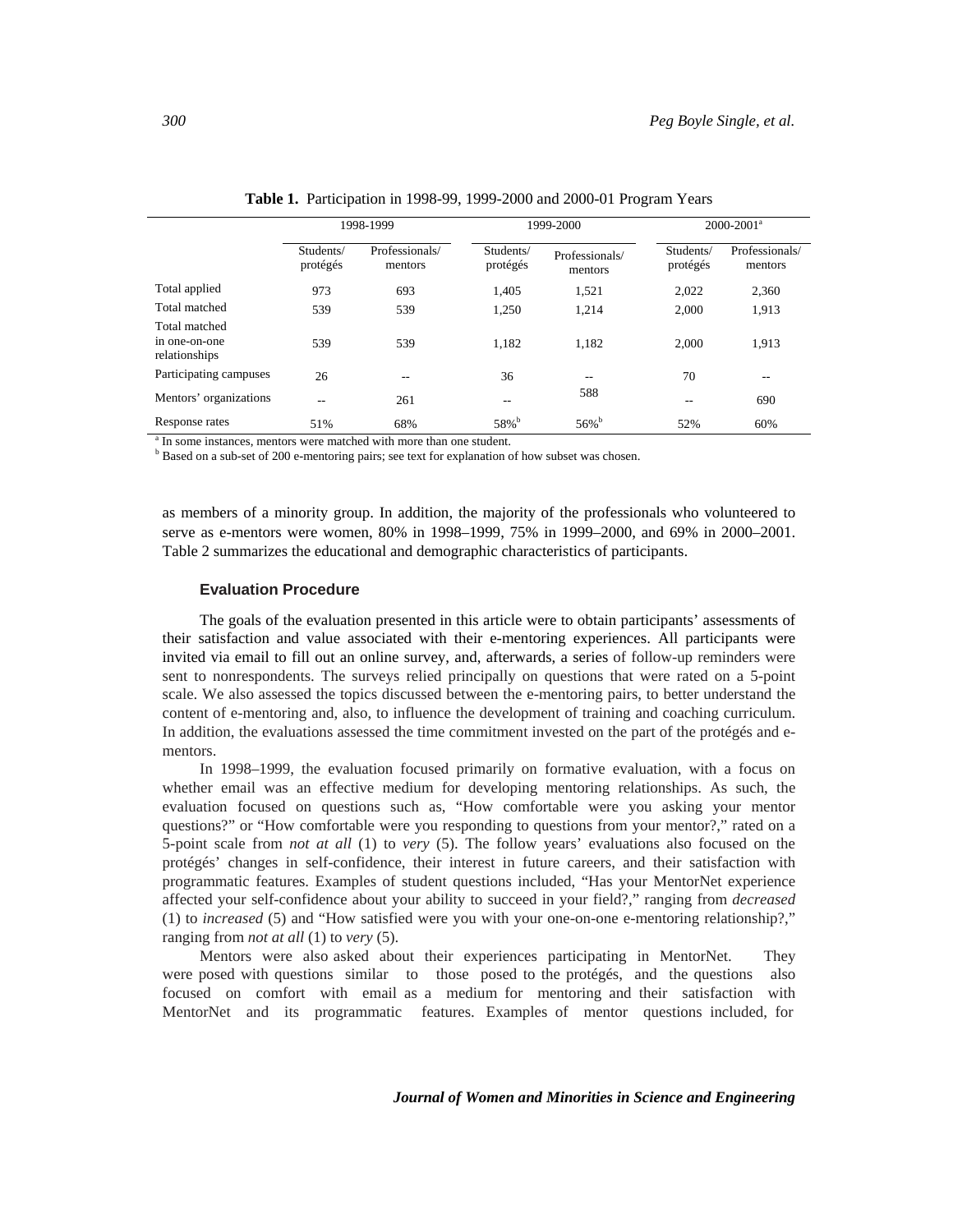instance, "Please rate how satisfied you have been with your MentorNet experience this year?," ranging from *not at all* (1) to *very* (5).

To assess the time investment by the participants, both e-mentors and protégés were asked to report the number of minutes "spent writing and reading MentorNet email in a typical week." We also asked them to report the number of emails sent and received per month.

In addition, a portion of the survey included a list of discussion topics from which the participants could check the topics they discussed with their e-mentoring partners. Topics included "Your backgrounds," "Managing time, stress, or workplace demands," and "Balancing a career and other interests, family, etc." The list of topics was derived from previous research based on openended responses (Ithaca Evaluation Group, 1999).

### **RESULTS**

In this section, we present 3 years of evaluation data. Since these results represent the early years in an on-going program, the evaluation changed and evolved during the timeframe

|                                | 1998-1999 | 1999-2000 | 2000-2001 |
|--------------------------------|-----------|-----------|-----------|
| Protégés' degree program       |           |           |           |
| Undergraduate                  | 82%       | 76%       | 78%       |
| Master's                       | 8%        | 7%        | 8%        |
| PhD/Post docs                  | 10%       | 17%       | 11%       |
| Protégés' field of study       |           |           |           |
| Engineering & computer science | 83%       | 72%       | 78%       |
| Life sciences                  | 10%       | 16%       | 10%       |
| Physical sciences              | 5%        | 7%        | 7%        |
| Math, applied math, statistics | 3%        | 4%        | 4%        |
| Other                          | $-$       | 1%        | 1%        |
| Protégés' Demographics         |           |           |           |
| Caucasian/Western European     | 44%       | 56%       | 51%       |
| African American               | 8%        | 7%        | 7%        |
| Latina/Hispanic                | 3%        | 3%        | 4%        |
| Asian/Asian American           | 29%       | 25%       | 24%       |
| Multiracial                    | 4%        | 4%        | 3%        |
| Other/no response              | 12%       | 5%        | 10%       |
| Mentors' Demographics          |           |           |           |
| Gender                         | 80% women | 75% women | 69% women |
| Caucasian/Western European     | 75%       | 79%       | 74%       |
| African American               | 3%        | 4%        | 4%        |
| Latina/Hispanic                | 3%        | 3%        | 3%        |
| Asian/Asian American           | 11%       | 9%        | 11%       |
| Multiracial                    | 1%        | 2%        | 3%        |
| Other/no response              | 6%        | 3%        | 5%        |

**Table 2.** Participants by Educational and Demographic Characteristics for 1998-99, 1999-2000 and 2000-01<sup>a</sup>

Because of rounding off, some percentages do not add up to 100.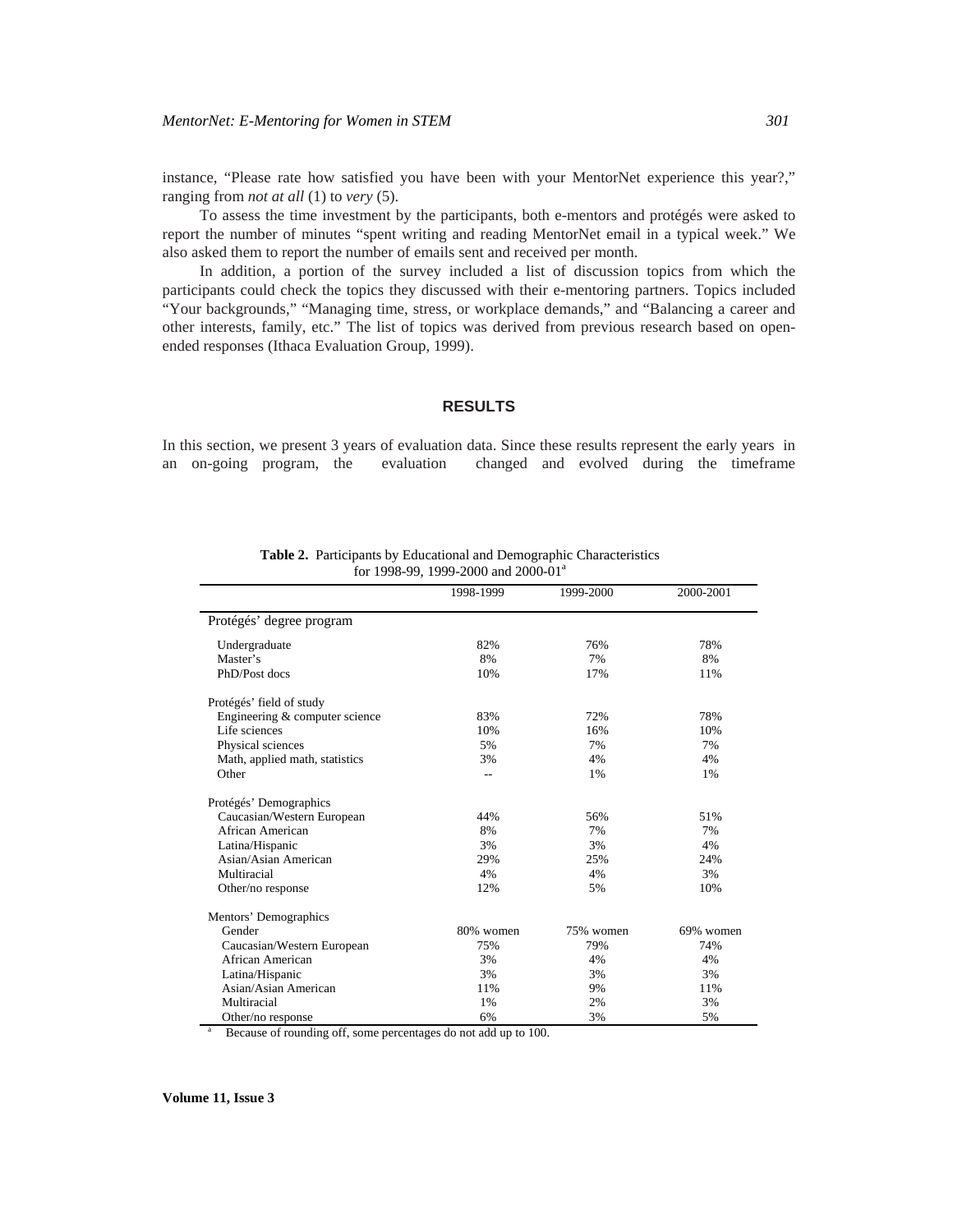that is being presented in this article. The previous evaluations influenced future evaluation instruments and methods. As such, in some instances, comparisons could not be consistently made across all 3 years. Whenever possible, however, we did provide the opportunity to make comparisons across all 3 years.

#### **Sample Size and Response Rates**

In the 1998–1999 year, 539 e-mentoring pairs were matched, for a total of 1,078 participants. Fifty-one percent (51%) of the protégés and 68% of the e-mentors completed the on-line surveys. For the 2nd year, we sampled a subset of e-mentoring pairs to be included in the evaluation portion of the program. On the basis of responses to mass email solicitations requesting that participants engage in the evaluation, we decided to focus our efforts on a subset of 200 pairs so we could concentrate our follow-up efforts without inconveniencing all the e-mentors and protégés, who we hoped would sign up for the following year. Consequently, for the 1999–2000 year, although all participants were invited to complete the online evaluation, the analysis focused on a subsample of 200 e-mentoring pairs. The 200 e-mentoring pairs were randomly chosen from all the e-mentoring pairs, and 200 pairs (400 participants) were chosen as a large enough sample to represent the participants from the 1999– 2000 program year. The response rates for this subsample were 58% for protégés and 56% for ementors.

Of the 2,000 protégés and 1,913 e-mentors paired in e-mentoring relationships in 2000–2001, the response rates to the year-end survey for participants were 52% for protégés and 60% for ementors. See Table 1 for the response rates for the 3 years of evaluation data.

#### **Ratings of Email as a Medium for Mentoring**

Since email was a new medium for conducting mentoring relationships, the evaluations first focused on whether the participants were comfortable both asking and answering questions over email. The responses to this construct were very high for the 1st year and

remained high for the following 2 years. Both the e-mentors and the protégés felt very comfortable asking questions of and answering questions from their e-mentoring partners (all of the responses from the e-mentors and protégés to these questions were *M* > 4.00). The protégés rated their comfort asking or answering questions from a low of 4.31 to a high of 4.55. The e-mentors rated their comfort level from 4.11 to 4.64. See Table 3 for the participant ratings of using email as a medium for mentoring.

| <b>Table 5.</b> Family Ramps of Email as a Medium for Memoring                               |           |                |           |                |           |                |
|----------------------------------------------------------------------------------------------|-----------|----------------|-----------|----------------|-----------|----------------|
|                                                                                              | 1998-1999 |                | 1999-2000 |                | 2000-2001 |                |
| <b>Survey Questions</b>                                                                      | Protégés  | <b>Mentors</b> | Protégés  | <b>Mentors</b> | Protégés  | <b>Mentors</b> |
| Comfort asking questions of<br>my e-mentoring partner<br>$(1 = not at all to 5 = very)$      | 4.45      | 4.32           | 4.32      | 4.11           | 4.31      | 4.32           |
| Comfort answering questions<br>from my e-mentoring partner<br>$(1 = not at all to 5 = very)$ | 4.55      | 4.64           | 4.43      | 4.56           | 4.43      | 4.60           |

**Table 3**: Participant Ratings of Email as a Medium for Mentoring

#### *Journal of Women and Minorities in Science and Engineering*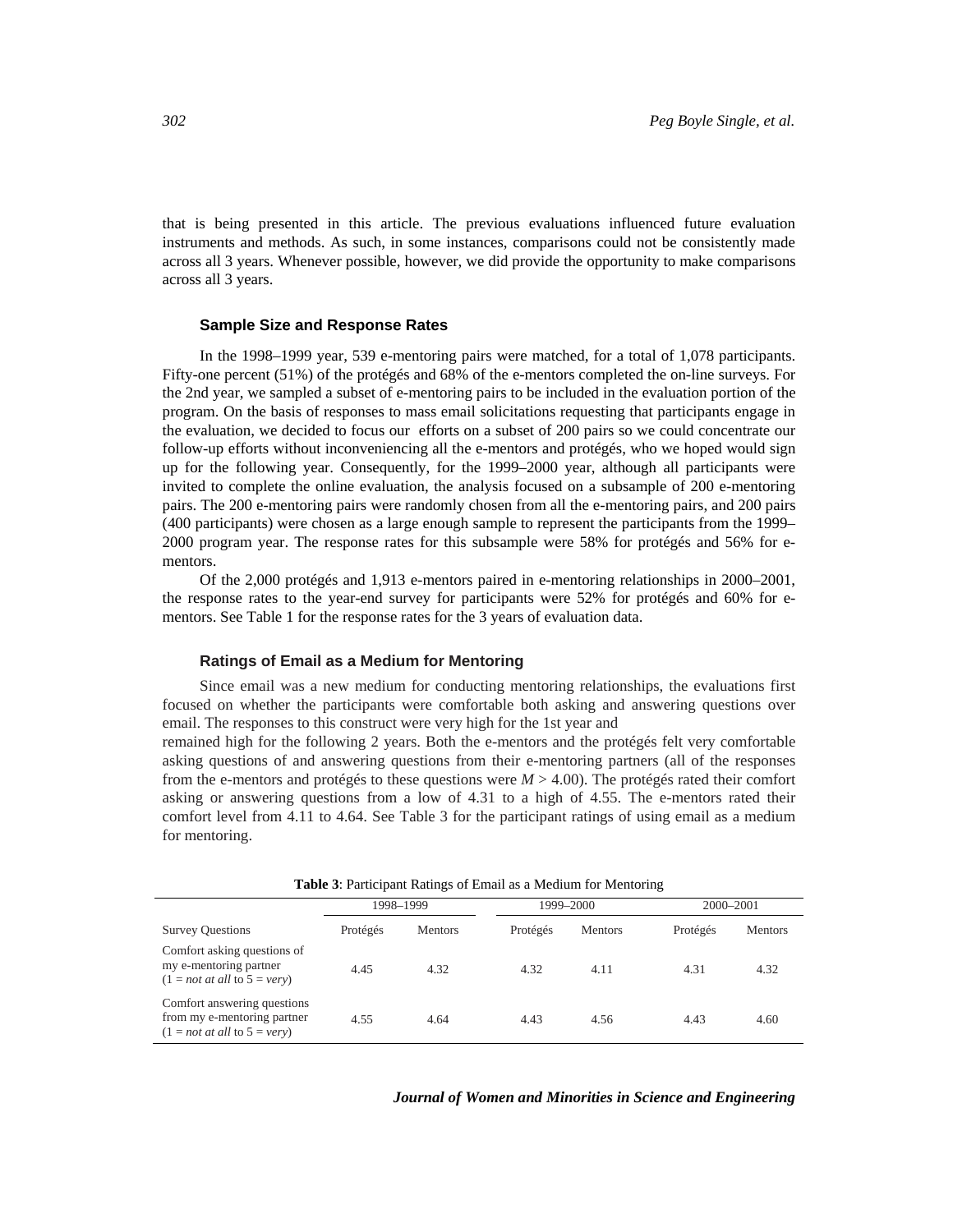### **Satisfaction with One-on-One E-Mentoring, MentorNet, and Programmatic Features**

After establishing that these technologically savvy protégés and e-mentors were using email effectively as a medium for establishing mentoring relationships, we next focused on participant satisfaction with the program. In 1999–2000 and 2000–2001, we asked the e-mentors and protégés to rate their satisfaction with the MentorNet program, as well as with specific aspects of the program. The protégés and e-mentors rated their satisfaction with their one-on-one e-mentoring highly (*M =*  3.95 and 3.44 in 1999–2000 and 3.83 and 3.42 in 2000–2001), along with giving high marks to the overall MentorNet program (*M* = 3.75 for protégés and 3.42 for e-mentors in 1999–2000 and 3.77 and 3.43 in 2000–2001). Rank order of satisfaction with various program features, from highest average ratings to lowest average ratings, were the MentorNet Web site, the coaching curriculum or discussion suggestions, the e-newsletter, and the electronic discussion groups. These results are reported in Table 4.

Another way to assess the participants' satisfaction with the program was to ask them whether they would recommend participation in MentorNet to a friend, student, or colleague. The vast majority of the student respondents (94% in 1999–2000 and 92% in 2000– 2001) said they would recommend MentorNet to a friend. In 2000–2001, the only year that this question was posed to the ementors, 94% said they would recommend MentorNet to a colleague.

### **Time Investment and Frequency of Email Exchanges**

Since both students in STEM fields and professionals working in those fields tend to have very busy schedules, we wanted to determine what type of time commitment the participants were investing in MentorNet. In 1999–2000 and 2000–2001, we found that both the protégés and the ementors reported exchanging approximately four emails per month—that is, sending two per month and receiving two per month. In addition, the participants reported spending just under 20 minutes writing and reading MentorNet email in a typical week. In 2000–2001, the only year asked, on average the protégés spent 18.8 minutes per week and the e-mentors spent 17.5 minutes per week. For results, see Table 4 under "Participant-Reported Frequency of Email Communication."

### **Effects of E-Mentoring on Protégés' Self-Confidence and Career Aspirations**

Since self-confidence has been linked to persistence in STEM fields, in 1999–2000 and 2000– 2001, the protégés were asked to rate how their MentorNet experience affected their self-confidence in their fields. The protégés responded that participation in MentorNet increased their self-confidence (*M* = 3.57 in 1999–2000 and 3.70 in 2000–2001). In addition, we examined how the protégés perceived that their participation in MentorNet influenced their commitment to pursuing jobs in the field they were studying. Their responses were favorable  $(M = 3.74$  in 1999–2000 and 3.83 in 2000– 2001), as was MentorNet's effect on their desire to work in industry or a government laboratory or agency  $(M = 3.60$  and  $3.73$ , in 1999–2000 and  $2000-2001$ , respectively). The averages are reported in Table 4 under "Effects on Protégés' Self-Confidence and Career Aspirations."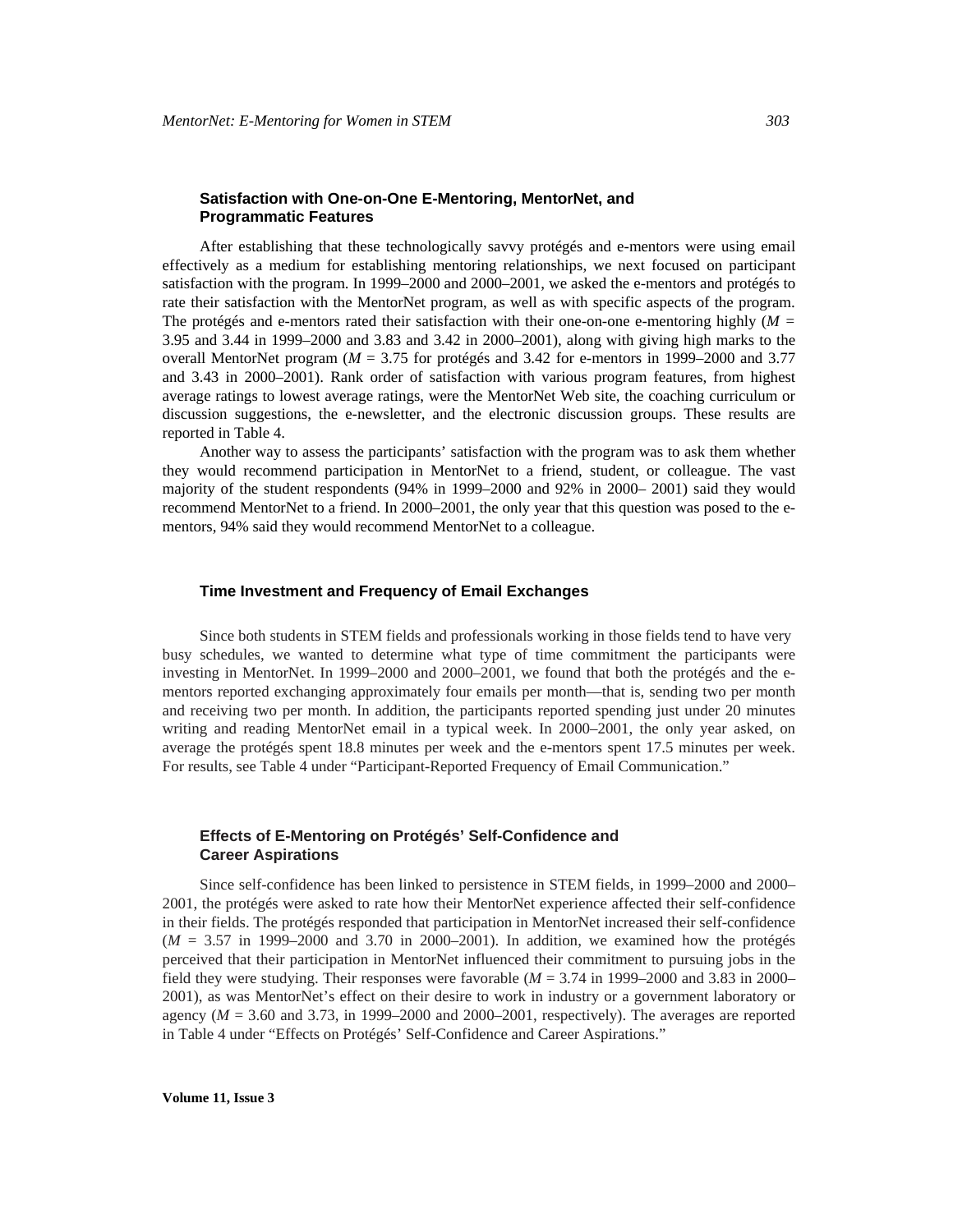|                                                                                                                                       | 1999-2000             |                | 2000-2001             |         |
|---------------------------------------------------------------------------------------------------------------------------------------|-----------------------|----------------|-----------------------|---------|
| <b>Survey Questions</b>                                                                                                               | Protégés              | Mentors        | Protégés              | Mentors |
| Questions Posed to Protégés and Mentors<br>Would you recommend MentorNet to a friend/colleague (yes)                                  | 94%                   | (Not asked)    | 92%                   | 94%     |
| Overall satisfaction with MentorNet this year<br>$(1 = not at all to 5 = very)$                                                       | 3.75                  | 3.42           | 3.77                  | 3.43    |
| Satisfaction with one-on-one mentoring<br>$(1 = not at all to 5 = very)$                                                              | 3.95                  | 3.44           | 3.83                  | 3.42    |
| Overall quality of the e-mentoring match<br>$(1 = poor to 5 = excellent)$                                                             | 3.81                  | 3.53           | 3.86                  | 3.67    |
| Satisfaction with the resources & info on the<br>Web site $(1 = not at all to 5 = very)$                                              | 3.45                  | 3.56           | 3.33                  | 3.62    |
| Satisfaction with group email discussion lists<br>$(1 = not at all to 5 = very)$                                                      | 3.14                  | 3.24           | 3.07                  | 2.97    |
| Satisfaction with MentorNet discussion suggestions<br>(i.e., coaching curriculum) (1 = <i>not at all</i> to $5 = very$ )              | 3.26                  | 3.60           | 3.23                  | 3.63    |
| Satisfaction with MentorNet newsletter<br>$(1 = not at all to 5 = very)$                                                              | 3.17                  | 3.46           | 3.08                  | 3.45    |
| Participant-Reported Frequency of Email Communication<br>Number emails sent per month                                                 | 2.15                  | 2.09           | 2.44                  | 2.42    |
| Number email received per month                                                                                                       | 2.18                  | 1.77           | 2.61                  | 2.07    |
| Time spent writing and reading MentorNet email<br>in a typical week (minutes)                                                         | (Not asked)           | (Not asked)    | 18.8                  | 17.5    |
| Felt part of a MentorNet community<br>$(1 = disagree to 5 = agree)$                                                                   | 2.42                  | 2.53           | 2.57                  | 2.70    |
| Effects on Protégés' Self-Confidence and Career Aspirations<br>Effects of participating in MentorNet on your self-confidence          | Protégés<br>(average) |                | Protégés<br>(average) |         |
| in your ability to succeed in your field<br>$(1 = decreased \text{ to } 5 = increased)$                                               | 3.57                  | $\overline{a}$ | 3.70                  |         |
| Effects of participating in MentorNet on desire to work in<br>industry/national lab, etc. $(1 = decreased \text{ to } 5 = increased)$ | 3.60                  |                | 3.73                  |         |
| Effects on desire to pursue job in her field<br>$(1 = decreased \text{ to } 5 = increased)$                                           | 3.74                  |                | 3.83                  |         |

**Table 4.** Participant Ratings of E-mentoring Relationships

# **E-Mentoring Discussion Topics**

The evaluation prompted the e-mentors and the protégés to identify the topics that they discussed with their e-mentoring partners. Table 5 provides a list of the topics and the percentages of respondents who discussed those topics. As would be expected, partners discussed their respective backgrounds, the mentor's job, the student's college and/or graduate school experience, and the student's future plans. One finding of note was that the

# *Journal of Women and Minorities in Science and Engineering*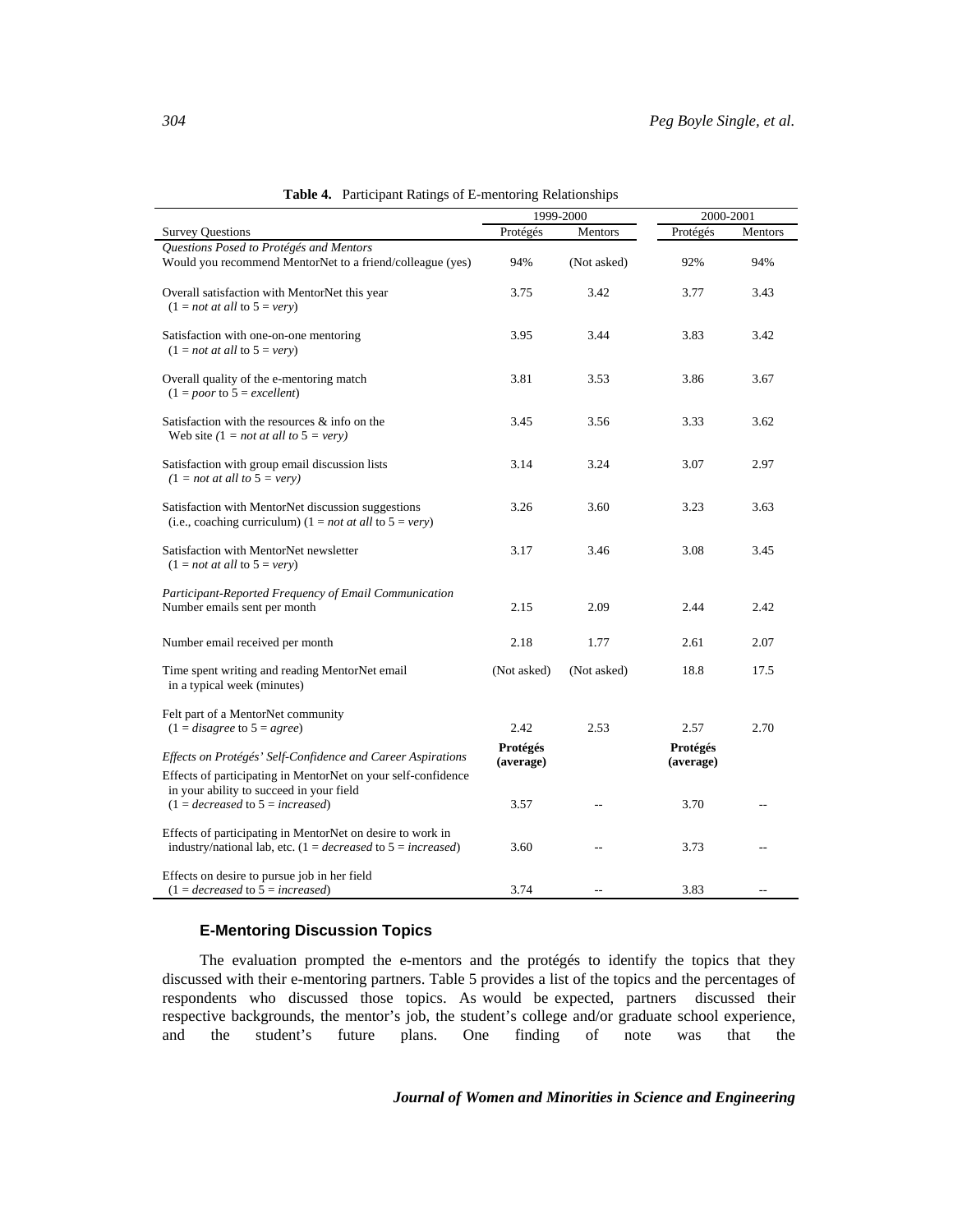protégés' fifth most frequently chosen topic in 1999–2000, and sixth in 2000–2002, was social interaction, shared jokes, and discussions about non–work-related or non–school-related topics. These informal and lighthearted social interactions may help the professionals to evolve from being perceived as somewhat intimidating to being perceived as supportive advisors and may help to sustain a relationship so that important issues can be discussed when the need arises.

Mentors and protégés also discussed the industry workforce, issues pertaining to balancing a career and a personal life, time management, and stress management. In particular, time and stress management were important issues for students pursuing traditionally rigorous academic degrees. Balancing a career and a personal life was an important discussion topic for these pairs; women students continue to seek information and advice about these challenges from people, especially women, in the workforce.

### **DISCUSSION**

MentorNet has taken advantage of the growth of email and the popularity and benefits of mentoring to develop and expand a large-scale program that provides support and information to women STEM undergraduate and graduate students by pairing them with industry professionals in their fields. By developing a centralized program, MentorNet used economies of scale to build an extensive infrastructure and concentration of expertise to allow for unprecedented growth for a structured ementoring program. Consequently, MentorNet is providing increasing opportunities for women students to be mentored by industry professionals, opportunities which otherwise might not exist on their campuses.

As MentorNet was one of the earliest and is one of the largest e-mentoring programs (Single & Single, 2005a), the evaluations presented here are from the first 3 full academic-length years of the program. Since, at that time, e-mentoring was a new communications medium for establishing mentoring relationships, it was important to

|                                             | 1999-2000    |                 | 2000-2001    |                |
|---------------------------------------------|--------------|-----------------|--------------|----------------|
| Topics discussed (from checklist)           | Protégés (%) | Mentors $(\% )$ | Protégés (%) | Mentors $(\%)$ |
| Your backgrounds                            | 85           | 95              | 93           | 95             |
| The mentor's job                            | 68           | 82              | 82           | 85             |
| The protégé's plans                         | 66           | 79              | 77           | 83             |
| College life                                | 60           | 73              | 74           | 82             |
| Social interactions, jokes                  | 57           | 49              | 58           | 49             |
| Balancing career, family, and life          | 48           | 57              | 55           | 57             |
| Industry workplace                          | 47           | 55              | 62           | 58             |
| Managing time, and stress                   | 43           | 59              | 57           | 46             |
| Job hunting, interviewing                   | 39           | 54              | 48           | 59             |
| Differences between academia and industry   | 34           | 46              | 36           | 43             |
| The mentor's plans                          | 31           | 27              | 33           | 24             |
| Women's experiences at mentor's company     | 25           | 26              | 30           | 30             |
| E-mentoring logistics                       | 24           | 32              | 33           | 38             |
| Your reasons for participating in MentorNet | 21           | 30              | 39           | 29             |

**Table 5.** Topics Discussed by Protégés and Mentors as part of the E-Mentoring Experience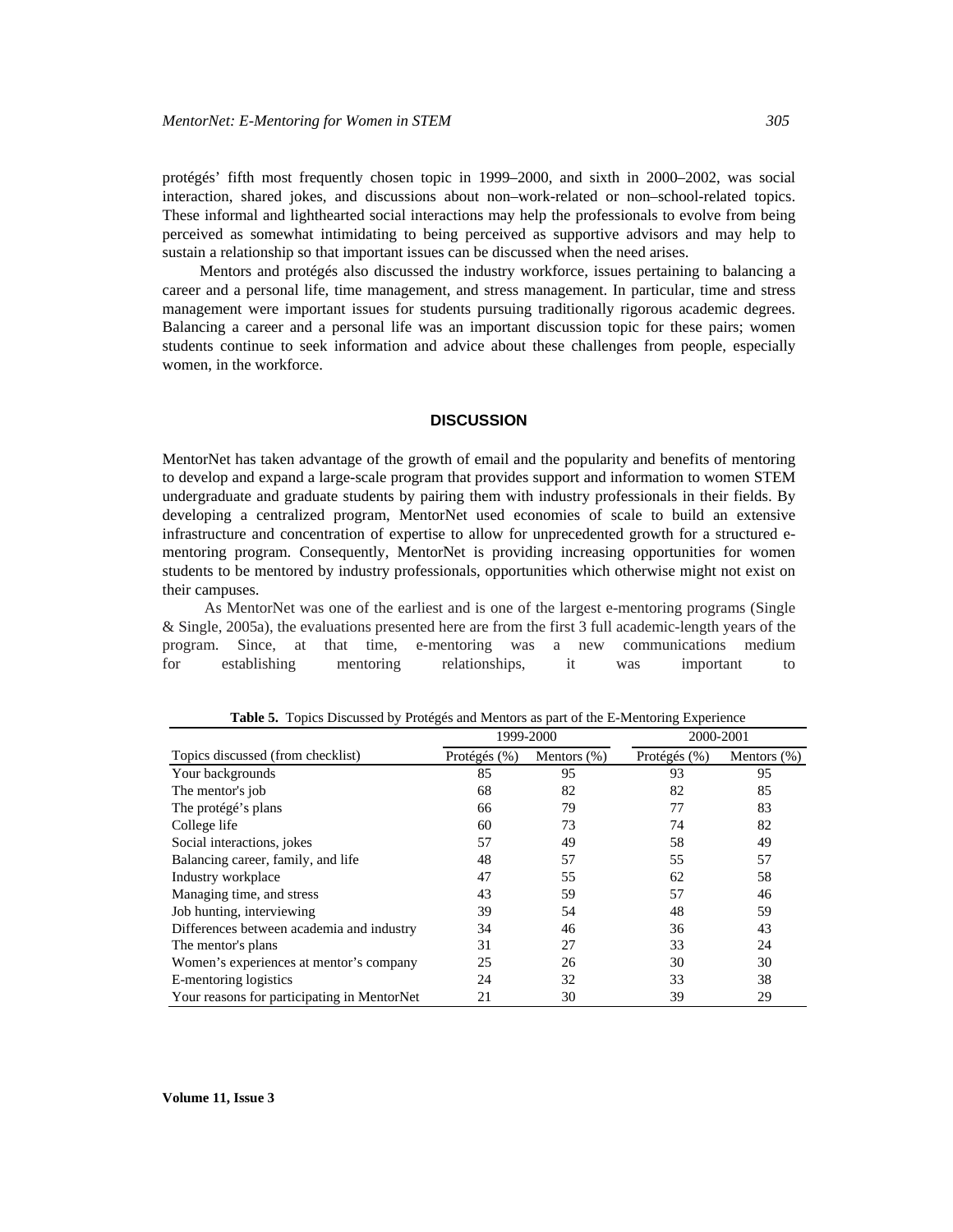establish that participants were satisfied with the program and believed that they obtained value from participation.

The first goal of the evaluations presented here was to see if the program was embraced and believed worthwhile by the participants. The email-mediated mentoring worked well for this group of technologically comfortable professionals and students. E-mentors and protégés expressed strong interest in recommending MentorNet to a friend or colleague—which served as measure of the value of the program, and they rated their experience with MentorNet's One-on-One mentoring program, and with the whole organization, favorably. In addition, both e-mentors and protégés reported a high level of comfort with asking questions and developing a mentoring relationship over email, thus supporting the notion that relationships can be established and developed using electronic communications.

Researchers have suggested that e-mentoring should not serve as a replacement for face-toface mentoring, but can extend mentoring opportunities where these opportunities would not otherwise exist (National Mentoring Center, 2002; O'Neill, Wagner, & Gomez, 1996; Single & Single, 2005a). In addition, researchers have posited the importance of meeting the expectations and needs of those volunteering to serve as e-mentors (Kasprisin & Single, 2005; O'Neill & Harris, 2004–2005). As such, in these evaluations for MentorNet we quantified the amount of time that the participants spent on the program. We found that the participants spent, on average, 20 minutes per week, or 80 minutes per month. On the basis of the asynchronous nature of the communication, the time was spent at the convenience of both the protégés and the e-mentors. In addition, 20 minutes per week may be easier to fit into the busy schedules of the professionals who participated in this program compared with less frequent but longer face-to-face meetings. The time investment was modest, convenient, and yet effective in terms of influencing female STEM students' knowledge and confidence about what their future careers may hold.

As a structured e-mentoring program, MentorNet provided facilitation and support throughout the program, going beyond simply matching e-mentors with protégés. This system worked well for these participants. Along with rating the program favorably, the two aspects of the program that they ranked as first and second were the Web site and the coaching curriculum (i.e., discussion suggestions). Both of these program features enhanced program engagement not only within the ementoring pairs but also with the program as a whole. In particular, the biweekly coaching messages provided discussion topics appropriate to the academic level of the protégés. The coaching not only served to deliver information that could fuel e-mentoring exchanges and bolster the e-mentoring relationship but also served as a prompt for the pairs to keep in contact and provided an avenue by which the program staff maintained contact with the participants (Single & Muller, 2001). As such, the participants appreciated the additional structure and facilitation provided by the program.

A notable outcome of participation in MentorNet: The protégés reported that participation in MentorNet helped to increase their academic self-confidence and their interest in pursuing careers in STEM fields. By being exposed to the individual stories and experiences of the e-mentors, the protégés identified with the e-mentors' previous academic struggles and ascertained that they were not alone and that they could become successful engineers and scientists, even if they experienced academic setbacks. This finding is notable, since the decline in academic self-confidence, lower selfconfidence compared with their male counterparts, and women questioning their ability to succeed in STEM fields has been reported in the research literature (Brainard & Carlin, 1998; Margolis & Fisher, 2001; Seymour & Hewitt, 1997).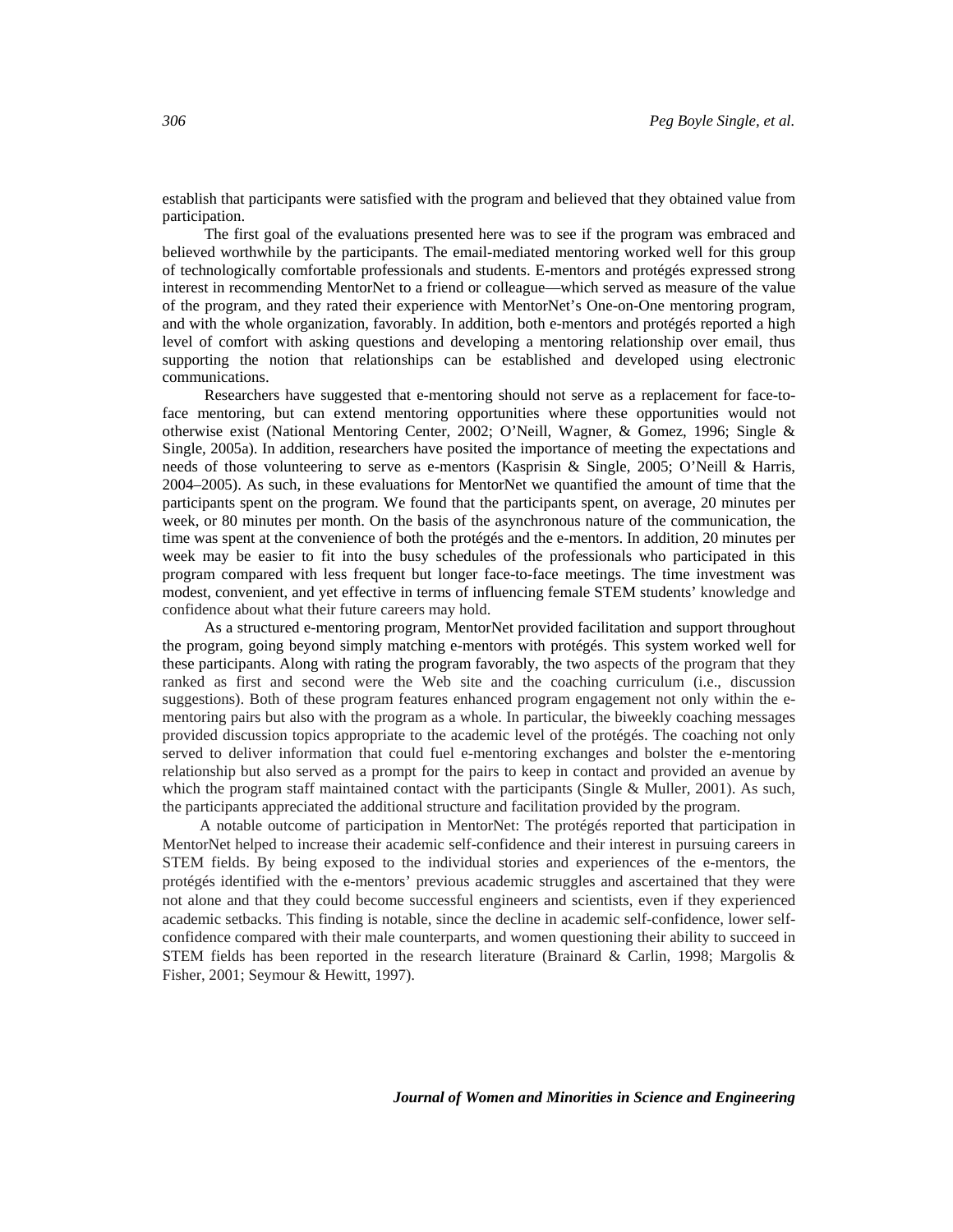In addition, participation in MentorNet not only resulted in increased self-confidence for protégés but also increased their career aspirations in STEM fields. Although the abilities of men and women have converged, women are still less likely to pursue these interests as part of their future careers (Creamer et al., 2004). The interactions with e-mentors in professional STEM careers influenced the undergraduate and graduate students positively in terms of encouraging their interests and aspirations in pursuing careers in these fields. The students had access to academic engineers and scientists on campus but did not have ready access to professionals in industry, unless they have relatives in these fields. The e-mentors served as role models to the protégés. By having an individualized relationship with a professional in her field, the student had the opportunity to discuss the mentor's job and related experiences and gather insights and information about the industry workplace, as well as visualize the options and opportunities following graduation.

Involvement in a virtual community increased the students' self-confidence and career aspirations in STEM. Although the evaluation results presented in this study, which assessed the first years of MentorNet, were not designed to assess persistence in fields of study, MentorNet is specifically designed to create a virtual STEM community for its participants. E-mentoring provides mentoring opportunities and engagement in STEM communities where these opportunities would not otherwise exist (Single & Single, 2005a). In a large-scale, nationwide study of women engineering students, the one variable that was consistently related to persistence was involvement in a STEMrelated community (Goodman et al., 2002). As such, it is likely that participation in MentorNet could contribute to persistence.

The content of the mentoring relationships, as gauged by the most frequent topics that the ementors and protégés discussed, offered insights into how e-mentoring relation-ships were developed and maintained. The most frequently mentioned topic discussed was their backgrounds, which served as a way for the newly paired students and professionals to establish a mentoring relationship. Next, both identified discussing the mentor's job as the most frequently discussed topic. That the mentor's employment was the second most frequently discussed topic was notable, since it may be one of the few opportunities students get to experience, albeit vicariously, their future work experiences. These findings underscored the value of connecting students with professionals working in their fields of study.

Along with the expected topics of discussion, such as exchanging emails about their backgrounds, the e-mentors' jobs, or the protégés' college plans and experiences, the sharing of social and personal information, and even jokes, was the fifth highest ranked discussion topic. While mentoring and e-mentoring research often focuses on the relevant exchange of information, this finding is a good reminder that e-mentoring, like mentoring, is about developing and sustaining a relationship. Just as in face-to-face mentoring relationships (Boyle & Boice, 1998), light-hearted exchanges served to build trust and kept the lines of communication open so that the e-mentoring relationships were primed when topics of import arose.

The results from this article suggest that MentorNet's One-on-One Mentoring Program supported female students in STEM by providing them with opportunities to interact with industry professionals and by providing a training and coaching curriculum that supported the establishment of e-mentoring relationships. The benefits to students focused on their opportunities to learn about the workplace, to increase their academic self-confidence, and to advance their STEM-related career aspirations. These opportunities may prove invaluable to students as they persist in fields where women remain underrepresented.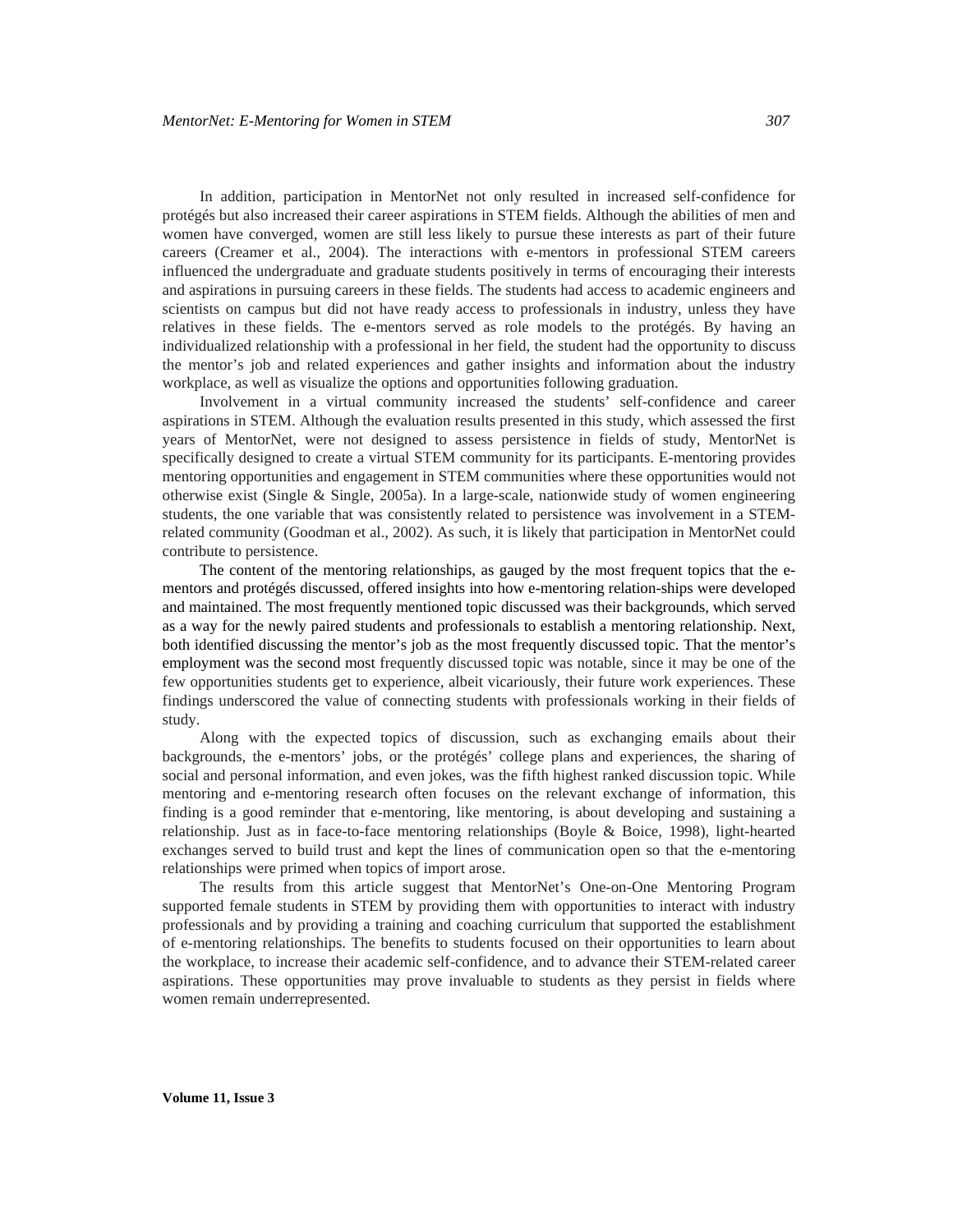#### **REFERENCES**

- Astin, A. W. (1998). The changing American college student: Thirty-year trends, 1966-1996. *The Review of Higher Education, 21*(2), 115-135.
- Boyle, P., & Boice, R. (1998). Systematic mentoring for new faculty teachers and graduate teaching assistants. *Innovative Higher Education, 22*, 157-179. Retrieved October 22, 2003, from www.uvm.edu/~pbsingle/pdf/1998Boyle.pdf.
- Brainard, S. G., & Carlin, L. (1998). A six-year longitudinal study of undergraduate women in engineering and science. *Journal of Engineering Education, 87*(4), 369-375.
- Crawford, M., & MacLeod, M. (1990). Gender in the college classroom: An assessment of the "chilly climate" for women. *Sex Roles, 23*, 101-122.
- Creamer, E. G., Burger, C. J., & Meszaros, P. S. (2004). Characteristics of high school and college women interested in information technology. *Journal of Women and Minorities in Science and Engineering, 10*(1), 67-78.
- Drew, T. L., & Work, G. G. (1998). Gender-based differences in perception of experiences in higher education. *Journal of Higher Education, 69*, 542-555.
- Felder, R. M., Felder, G. N., Mauney, M., Hamrin, C. E., Jr., & Dietz, E. J. (1995). Longitudinal study of engineering student performance and retention, III: Gender differences in student performance and attitudes. *Journal of Engineering Education, 84*(2), 151-163.
- Goodman, I., Cunningham, C. M., Lachapelle, C., Thompson, M., Bittinger, K., Brennan, R., & Delci, M. (2002). *Final Report of The Women's Experiences in College Engineering (WECE) Project*. Cambridge, MA: Goodman Research Group, Inc. [On-line]. Available: www.grginc.com/WECE\_FINAL\_REPORT.pdf.
- Hawks, B. K., & Spade, J. Z. (1998). Women and men engineering students: Anticipation of family and work roles. *Journal of Engineering Education, 87*, 249-256.
- Henes, R., Bland, M. M., Darby, J., & McDonald, K. (1995). Improving the academic environment for women engineering students through faculty workshops. *Journal of Engineering Education, 84*, 59-67.
- Ithaca Evaluation Group. (1999). *MentorNet: 1998-99 Evaluation Report*. San José, CA: San José State University. Retrieved on July 29, 2005, from www.mentornet.net/Documents/Files/ IEG\_Final\_9899.pdf
- Kasprisin, C. A., & Single, P. B. (2005). Identifying essential elements of successful e-mentoring programs through needs assessment. In F. K. Kochan & J. T. Pascarelli (Eds.), *Creating successful telementoring programs* (pp. 51–71). Greenwich, CT: Information Age Press.
- Kasprisin, C. A., Single, P. B., Single, R. M., & Muller, C. B. (2003). Building a better bridge: Testing etraining to improve e-mentoring programmes in higher education. *Mentoring and Tutoring, 11*(1), 67-78. Retrieved October 22, 2004, from www.uvm.edu/~pbsingle/pdf/2003 Single.pdf.
- Knight, M. T., & Cunningham, C. M. (2004). Building a structure of support: An inside look at the structure of women in engineering programs. *Journal of Women and Minorities in Science and Engineering, 10*(1), 1-20.
- Margolis, J., & Fisher, A. (2001). *Unlocking the clubhouse: Women in computing*. Cambridge, MA: MIT Press.
- MentorNet. (2005). *MentorNet by the numbers*. Retrieved July 11, 2005, from front-page on www.mentornet.net.
- Mikic, B., & Grasso, D. (2002). Socially-relevant design: The TOYtech project at Smith College. *Journal of Engineering Education, 91*(July), 319-326.
- Muller, C. (1997, November 5-8). *The potential of industrial "E-Mentoring" as a retention strategy for women in science and engineering.* Paper presented at the Annual Frontiers in Education (FIE) Conference, Pittsburgh, PA. Retrieved February 3, 2002, from http://fairway.ecn.purdue.edu/ ~fie/fie97/papers/1268.pdf.
- Murray, M. (1991). *Beyond the myths and magic of mentoring*. San Francisco: Jossey-Bass.
- National Mentoring Center. (2002). *Perspectives on e-mentoring: A virtual panel holds an online dialogue*. Retrieved December 16, 2004, from www.nwrel.org/mentoring/pdf/bull9.pdf.
- National Science Foundation. (2004). *Science and Engineering Degrees: 1966-2001, NSF 04-311*. Arlington, VA: National Science Foundation, Division of Science Resources, Project Officers, Susan T. Hill and Jean